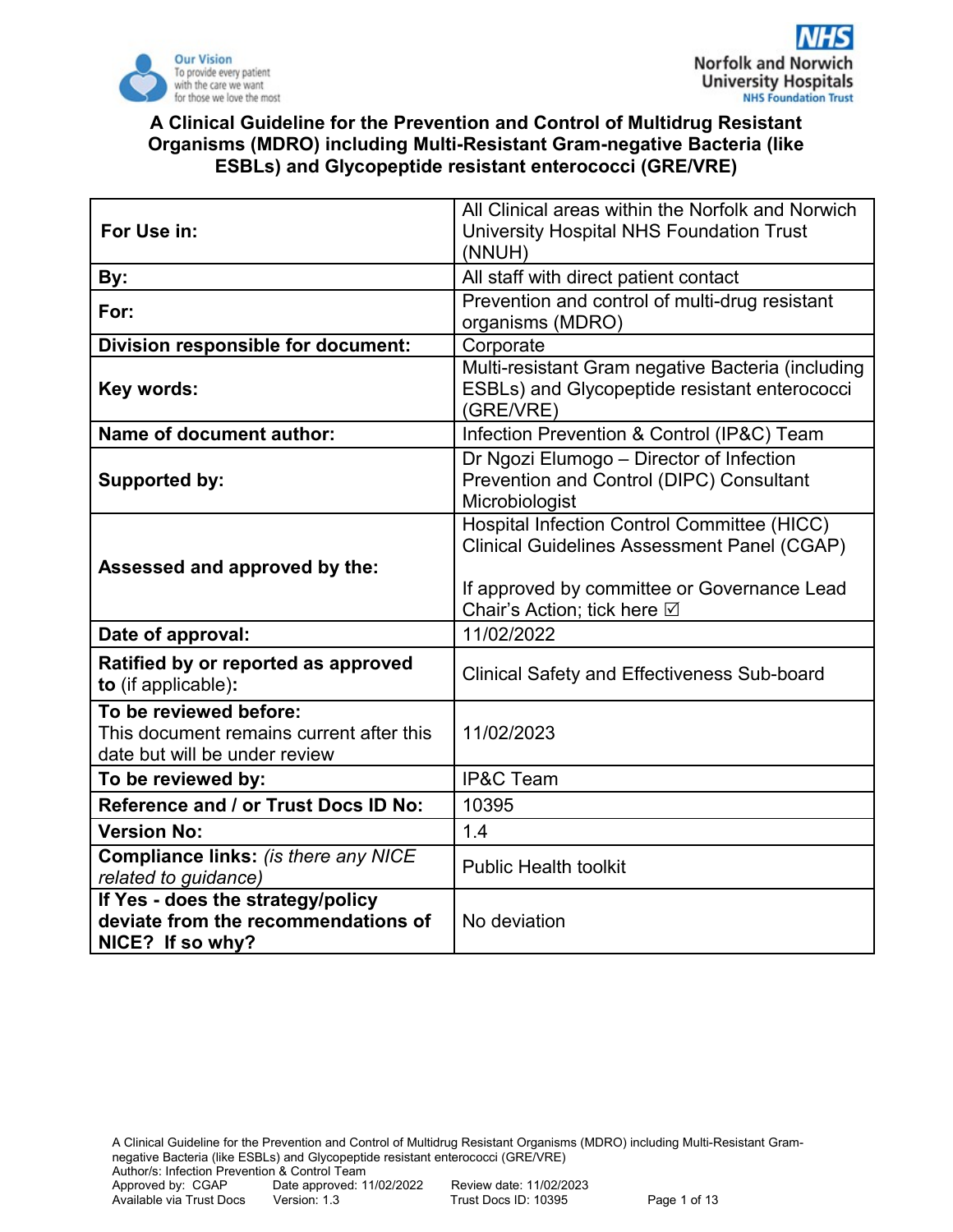### **Version and Document Control:**

| <b>Version</b><br><b>Number</b> | Date of<br><b>Update</b> | <b>Change Description</b>                                    | <b>Author</b>        |
|---------------------------------|--------------------------|--------------------------------------------------------------|----------------------|
| 1.3                             | 26/08/2021               | Further extension given to<br>30/11/2021 to allow for review | <b>IP&amp;C Team</b> |
| 1.4                             | 11/02/2022               | Reviewed and remains current                                 | <b>IP&amp;C Team</b> |
|                                 |                          |                                                              |                      |
|                                 |                          |                                                              |                      |

## **This is a Controlled Document**

Printed copies of this document may not be up to date. Please check the hospital intranet for the latest version and destroy all previous versions.

## **1. Contents page**

| <b>Section</b>          |                                                                                                | Page Number     |
|-------------------------|------------------------------------------------------------------------------------------------|-----------------|
| $\mathbf{2}$            | <b>Quick Reference</b>                                                                         | 3               |
| 3                       | <b>Objectives</b>                                                                              | 3               |
| 3.1                     | <b>Staff Groups</b>                                                                            | 3               |
| 3.2                     | Exceptions/ contradictions                                                                     | 4               |
| $\overline{\mathbf{4}}$ | <b>Rationale</b>                                                                               | 5               |
| 4.1                     | Gram-negative bacteria                                                                         | 5               |
| 4.2                     | Extended spectrum beta lactamases (ESBLs)                                                      | 5               |
| 4.3                     | AmpCs                                                                                          | $6\phantom{1}6$ |
| 4.4                     | Carbapenemases                                                                                 | $6\phantom{1}6$ |
| 4.5                     | Enterococci                                                                                    | $6\phantom{1}6$ |
| 4.6                     | <b>VRE/GRE</b>                                                                                 | $6\phantom{1}6$ |
| 4.7                     | <b>Transmission of MDRO</b>                                                                    | $\overline{7}$  |
| 5                       | <b>Scope</b>                                                                                   | $\overline{7}$  |
| 6                       | <b>Processes to be followed</b>                                                                | $\overline{7}$  |
| 6.1                     | <b>IP&amp;C Measures</b>                                                                       | 8               |
| 6.1.1                   | Type of Infection/Infecting Agent: Multi-Resistant Gram-negative<br>Bacteria (including ESBLs) | 9               |
| 6.1.2                   | Type of Infection/Infecting Agent: Glycopeptide resistant enterococci<br>(GRE/VRE)             | 10              |
| $\overline{7}$          | <b>Clinical Audit Standards</b>                                                                | 11              |
| 8                       | Summary of development and consultation process undertaken                                     | 11              |
|                         | before registration and dissemination                                                          |                 |
| 9                       | <b>References</b>                                                                              | 11              |
| 10                      | <b>Associated Documents</b>                                                                    | 12              |
| 11                      | <b>Equality Impact Assessment</b>                                                              | 12              |
|                         | <b>Monitoring Compliance &amp; Effectiveness table</b>                                         | 13              |

A Clinical Guideline for the Prevention and Control of Multidrug Resistant Organisms (MDRO) including Multi-Resistant Gramnegative Bacteria (like ESBLs) and Glycopeptide resistant enterococci (GRE/VRE) Author/s: Infection Prevention & Control Team<br>Approved by: CGAP Date approved: 11 Date approved: 11/02/2022 Review date: 11/02/2023<br>Version: 1.3 Trust Docs ID: 10395 Available via Trust Docs Version: 1.3 Trust Docs ID: 10395 Page 2 of 13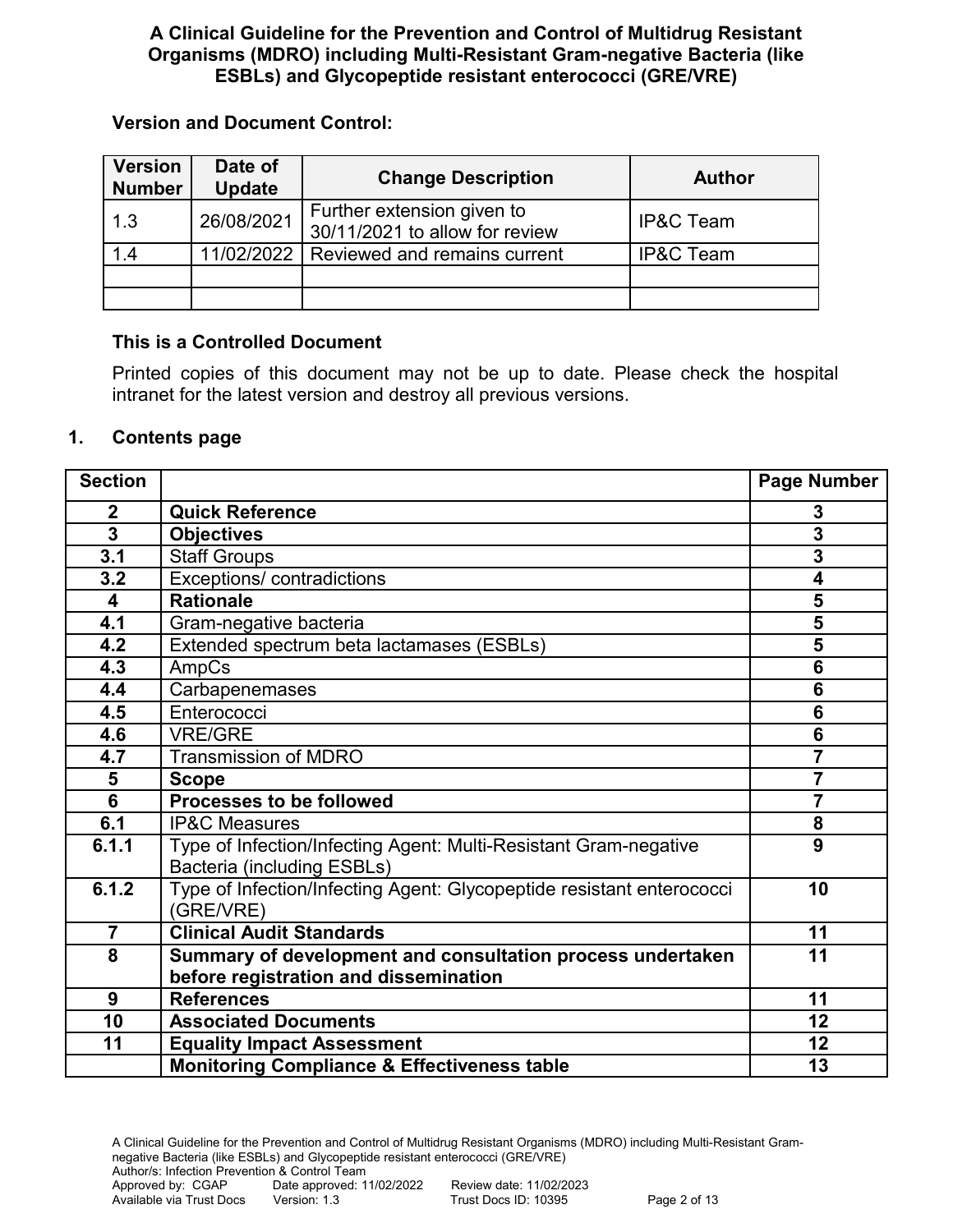## **2. Quick reference**

**Key aspects of management** Why MDROs are important? · Increasing clinical problem Difficult to treat · Increase mortality Prolonged length of stay Recognition of outbreaks **Priorities** · Identification of these organisms by the lab **Early Isolation** Management of patients · Differentiate colonisation from infection Remove/drain sources of infection (catheters, lines etc) Contact duty Medical Microbiologist for antibiotic advice Infection Prevention & Control Strategies · Hand Washing/ Decontamination **Personal Protective** Equipmnt **Isolation** · Optimal Cleaning **Education** · Antibiotic prescribing policies

## **3. Objectives**

The guidance provided in this document aims to identify the measures to be taken to minimise the risks of cross infection with these organisms, and the appropriate management of patients and the health care environment.

# **3.1 Staff groups**

**Chief Executive** - has overall responsibility for ensuring there are effective procedures and resources in place to enable the implementation of this Management of MDRO Guideline.

**DIPC** - has strategic responsibility within the Trust for the development and implementation of IP&C guidelines for best practice.

**Divisional Managers/Matrons/Ward Managers** - are responsible for ensuring they have a process in place to reassure the organisation that all staff are aware and receive appropriate training. They also have the responsibility to ensure compliance and good IP&C practice during clinical care.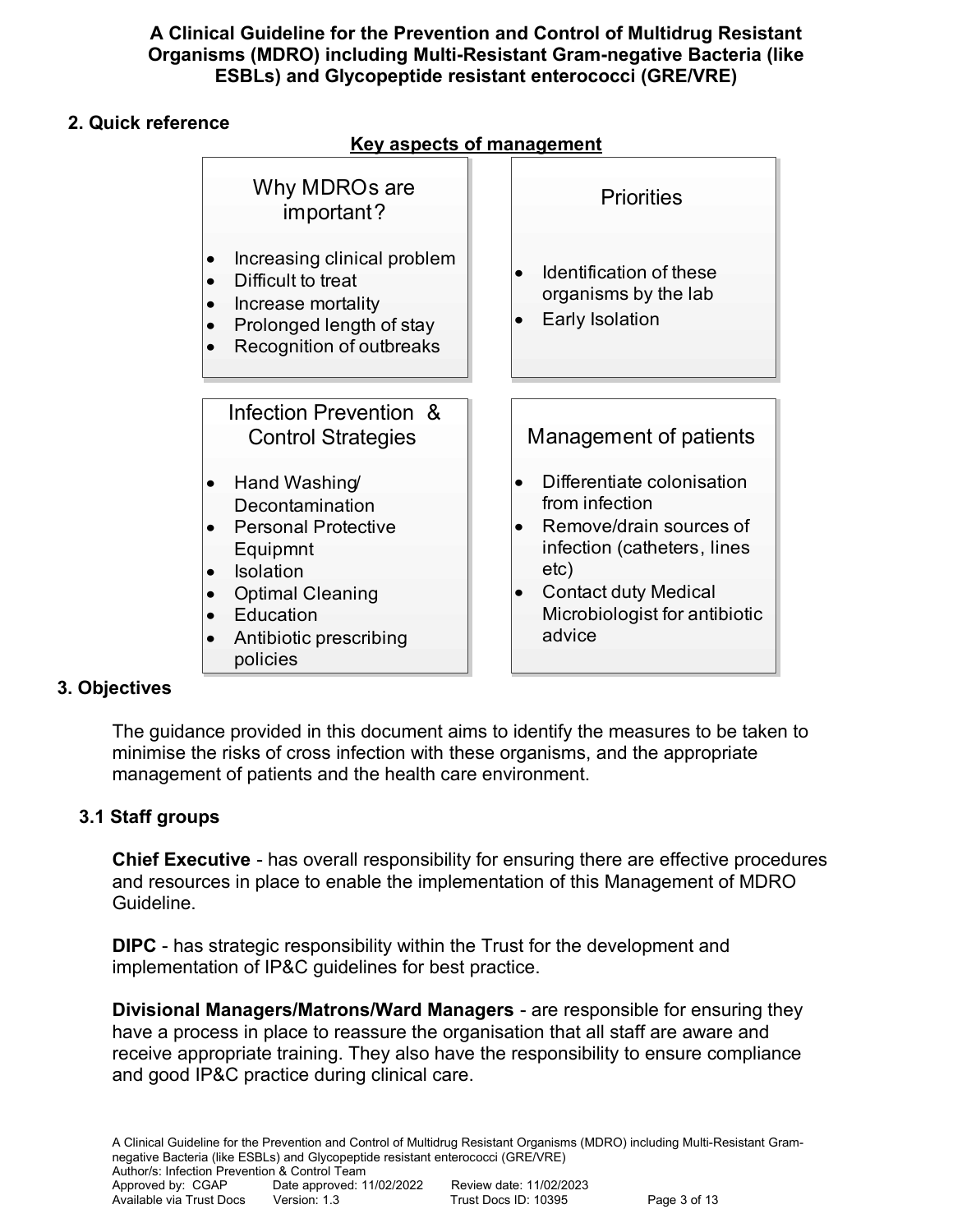#### **Operation Centre Team**

Patients transferred from hospitals overseas must be routinely notified by site practitioner and clinical team to IP&C and isolated on admission until screening results exclude MDRO's.

**IP&C Team (IP&CT)** - is responsible for reviewing this guidance and amending infection control aspects as required at the review date, or prior to this following new developments to reflect current best practice. The IP&CT have a responsibility to offer specialist advice and support to staff regarding infection control aspects of the MDRO guideline.

**Microbiology Department** - is responsible for rapidly processing specimens, reporting the results, notifying the clinical team and IP&CT and offering advice regarding the treatment of patients with MDROs.

Microbiology lab routinely screens all clinical isolates for the presence of drug resistance.

The lab also has responsibility for reporting resistant isolates to Public Health England via the Cosurv system.

**All Staff** - have a responsibility to ensure they follow the advice in this Management of MDRO Guideline and must ensure they attend appropriate training. Any deviations from these guidelines must be discussed with a member of the IP&CT and clearly documented including risk assessments made.

It is the responsibility of each employee to be aware of the procedural documents which relate to their department/area of practice.

## **3.2 Exceptions/ contraindications**

This document does not address issues of laboratory diagnosis and/or treatment of infection caused by these organisms:

a) Meticillin Resistant Staphylococcus aureus (MRSA). See MRSA Management Trustdocs Id: 6798

b) Carbapenemase-Producing Enterobacteriaceae (CPE's). See Carbapenemaseproducing Enterobacteriaceae (CPE) (Trust Guidelines for the Management of) [Trustdocs Id: 11549](http://trustdocs/ViewDoc.aspx?id=11549) 

This document doesn't refer to Neonatal Intensive Care Unit (NICU). For NICU there are separate MDRO guidelines. See Screening for Resistant Organisms [Trustdocs Id:](http://nnvmwebapps01/TrustDocs/ViewDoc.aspx?id=7881)  [7881](http://nnvmwebapps01/TrustDocs/ViewDoc.aspx?id=7881)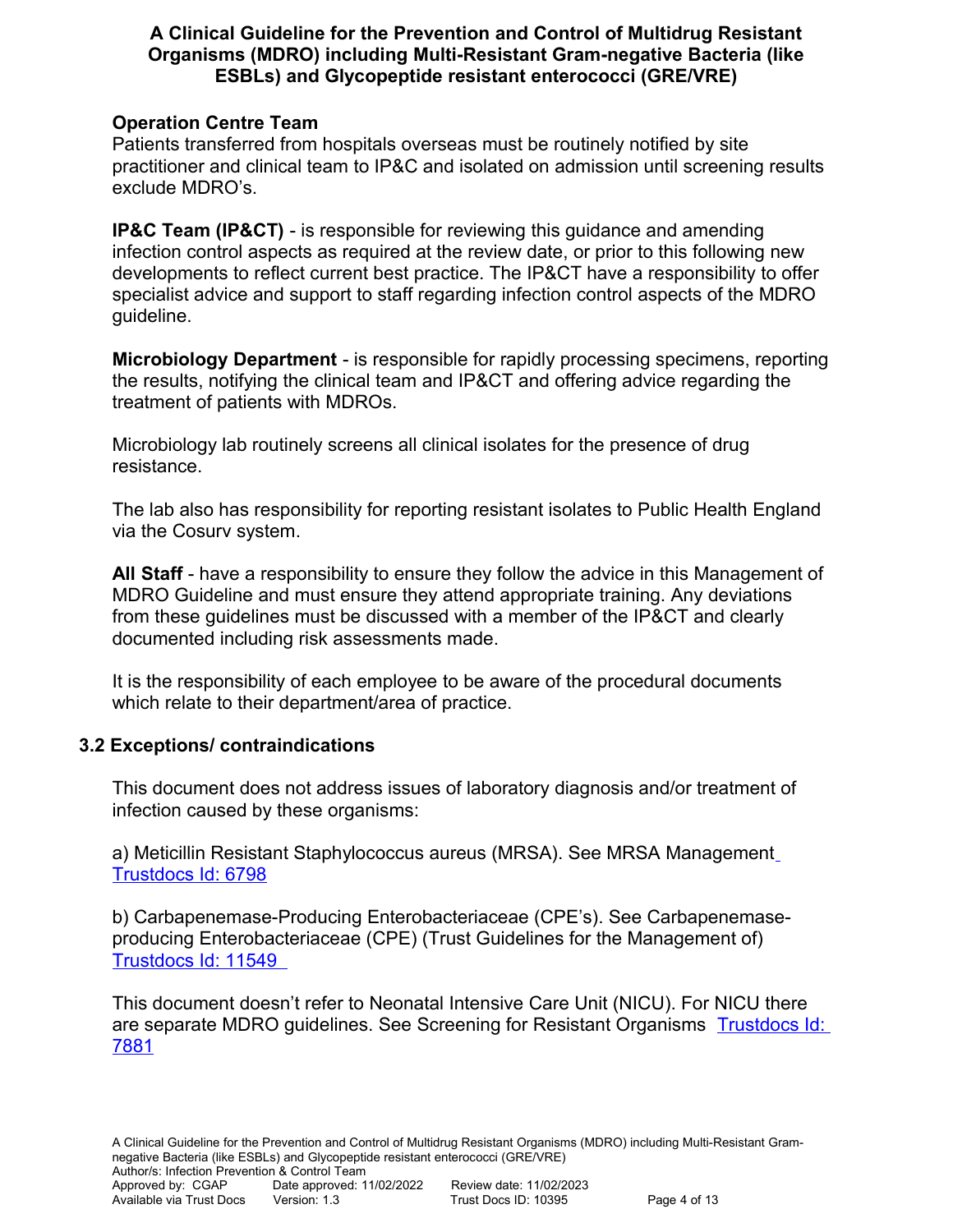## **4. Rationale**

Over the years bacteria have developed different mechanisms in order to resist the action of antimicrobial agents. Pathogens resistant to multiple antibiotics are considered MDRO and constitute a major global health problem.

**Infection - results when micro-organisms capable of causing disease have gained** access to the host multiplied and caused an adverse effect.

**Colonisation -** the presence of micro-organisms in or on the surface of the body with no adverse effect on the host.

Some bacteria exhibit intrinsic resistance to certain classes of antibacterial agents (e.g. *K.pneumoniae* to Ampicillin). In addition, bacteria that are ordinarily susceptible to antibacterial agents can acquire resistance. Acquired resistance is a major limitation to effective antibacterial chemotherapy.

## **4.1 Gram-negative Bacteria**

The Gram-negative bacteria are a large, heterogeneous group of organisms. One of the biggest families is the *Enterobacteriaceae* (coliforms) whose natural habitat is the intestinal tract of humans and animals. This family includes many genera (*Escherichia, Klebsiella, Proteus, Serratia, Enterobacter, Citrobacter* and others).These bacteria are widely found in the environment and as part of normal skin flora. They may survive for many months at room temperature. They cause a wide range of infections in susceptible patients including urinary tract infections, pneumonia, gastrointestinal tract infections, wound infections and septicaemia. Some may also cause endocardititis or meningitis.

Other gram negative bacteria like *Pseudomonas* and *Acinetobacter* are opportunistic pathogens and are widely distributed in soil and water. *P. aeruginosa* can cause infections, particularly among immunocompromised people (HIV or cancer patients on treatment), neonates and persons with severe burns, diabetes mellitus and cystic fibrosis. *Acinetobacter sp tend to present mainly in the context of ITU and HDU (Critical Care Complex: CCC)* and can cause suppurative infections in almost every organ system.

#### **4.2 Extended spectrum beta lactamases (ESBLs)**

Enzymes (β lactamases) produced by gram negative organisms that confer resistance to β-lactam antibiotics: penicillins, cephalosporins, monobactams (aztreonam) and frequently to β-lactam/ β-lactamase inhibitor combinations (Co-amoxiclav, Tazocin etc). In addition these β-lactamase producing organisms may also be resistant to other groups of antibiotics like gentamicin and/or ciprofloxacin.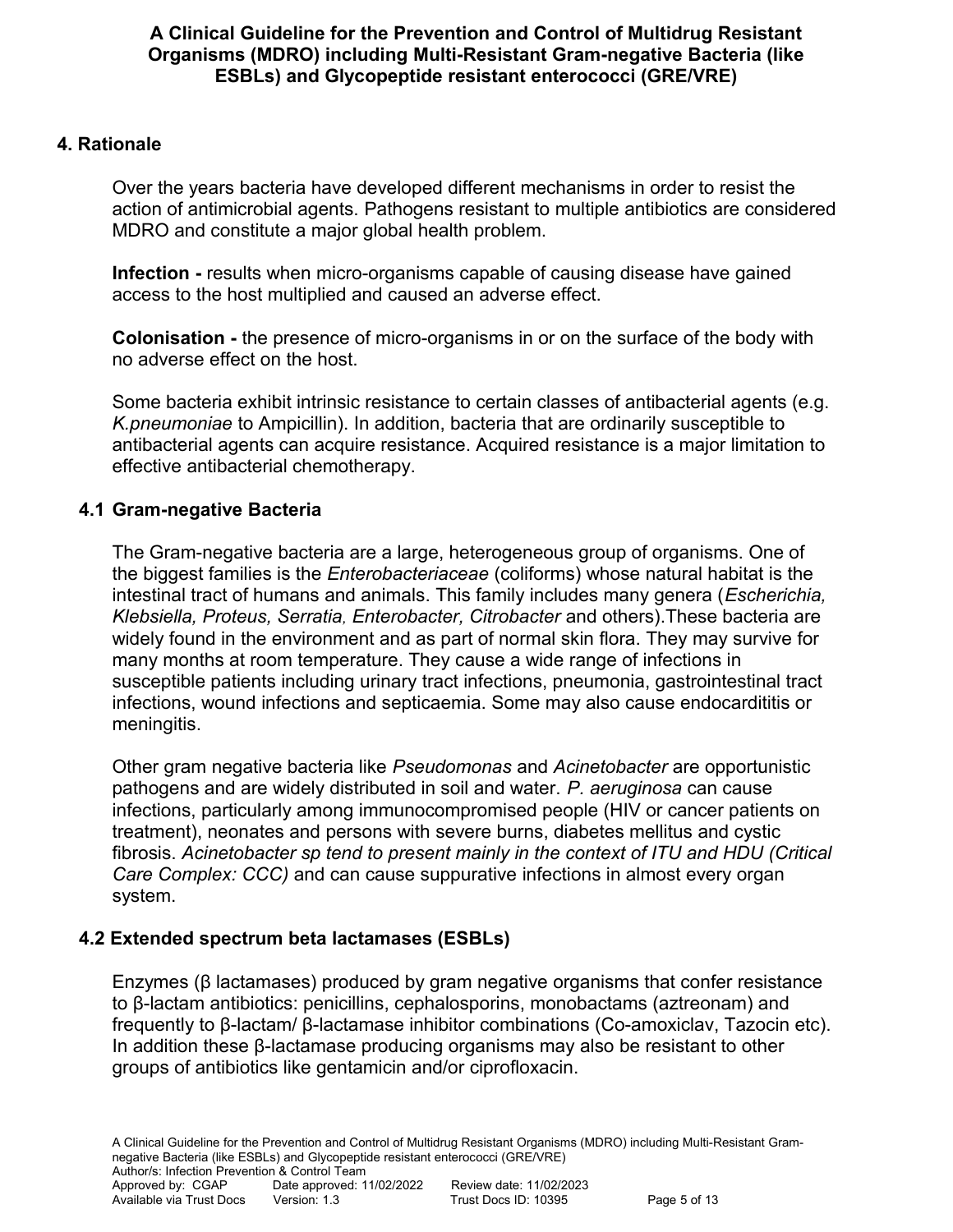## **4.3 AmpCs**

Enzymes (β lactamases) produced by gram negative organisms that confer resistance to the same substrates as ESBLs plus the cephamycins, a subset of the second generation cephalosporins.

#### **4.4 Carbapenemases: (e.g Klebsiella pneumoniae carbapanemase-KPC, New Delhi metallo-beta-lactamase NDM etc)**

Enzymes (β lactamases) produced by Gram- negative organisms called CPE that confer resistance to the same substrates as ESBLs plus the cephamycins and the carbapenems (Meropenem, Ertapenem, Imipenem etc.) CPE's have caused multiple outbreaks in the UK in the last 5 years. They are an increasing problem and have been identified as a priority in the new UK Antimicrobial Resistant Strategy Action Plan 2013- 2-18 (HPA Feb 2013).

Resistance to this major group of antibiotics greatly limits the treatment options for infections caused by these Gram-negative bacteria.

## **4.5 Enterococci**

*Enterococci* are gram positive bacteria commonly found in the bowel of normal healthy individuals. They can cause a range of illnesses including urinary tract infections, bacteraemia, endocarditis, meningitis, intra-abdominal infections and wound infections. They are relatively low grade pathogens, usually causing colonization rather than infection. Most enterococcal infections are endogenous.

## **4.6 Vancomycin-Resistant Enterococci (VRE)/Glycopeptide resistant enterococci (GRE)**

*Enterococc*i (*Enterococcus faecalis, Enterococcus faecium* etc.) that are resistant to Vancomycin (VRE) and/or Teicoplanin (GRE). *E.faecalis* (causes about 90% of clinical isolates) usually demonstrates susceptibility to penicillins while *E.faecium* is intrinsically resistant.

Colonisation or infection with Vancomycin-resistant enterococci (VRE) have become common in many hospitals. Three major Vancomycin resistance phenotypes have been described: VanA, VanB and VanC. The VanA phenotype is associated with high level resistance to Vancomycin and to teicoplanin. VanB and VanC strains are resistant to Vancomycin but susceptible to Teicoplanin although Teicoplanin resistance may develop during treatment in VanB strains.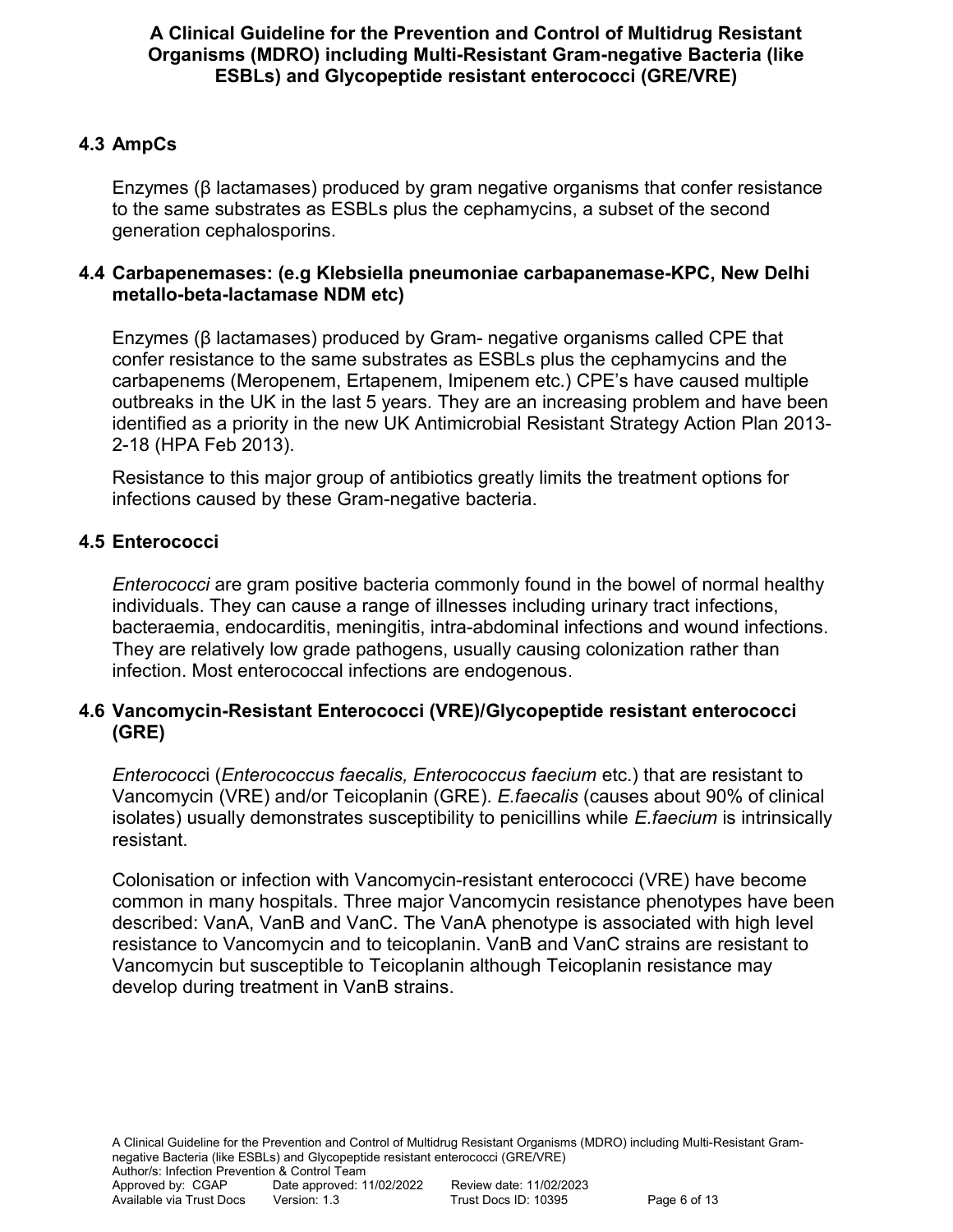## **4.7 Transmission of MDRO**

MDRO have an affinity for both warm moist places and dry environments. Outbreaks in critical care and high dependency areas have been related to damaged/ contaminated mattresses and pillows, and humidification chambers.

The main route of transmission is via the hands of healthcare workers, who have contact with colonised or infected patients, their secretions/excretions, contaminated equipment or environmental surfaces where these organisms are able to survive for long periods of time.

There are many complex factors which may be responsible for the spread of these organisms, such as patients being moved between units due to bed pressures, low staffing levels, lapses in hand hygiene and inadequate equipment decontamination.

**Risk factors** for acquisition of these organisms include:

- Frequent or prolonged hospitalisation.
- Stay in a nursing or residential home.
- Immunosuppression.
- Urinary catheterisation.
- Previous treatment with antibiotics.
- >60 years of age.
- Transfer from other healthcare facilities.
- Contact with healthcare overseas in previous 12 months.
- Presence of devices e.g. intravascular catheters, PEG tubes etc.
- History of previous colonisation or infection with MDRO.
- History of close contact with individual who is/has been colonised or infected with MDRO.

#### **5. Scope**

IP&C requires prudent antibiotic use by medical staff, education of staff regarding the problem of resistance, early detection and reporting resistant strains by the microbiology department and implementation of appropriate infection control measures to prevent transmission.

#### **6. Processes to be followed**

The procedures outlined below identify the specific measures required for the control of these organisms.

Appropriate use of antibiotics will greatly reduce the selection pressure for infection with MDROs. Those prescribing antibiotics should adhere to the Trust's Antibiotic Guidelines.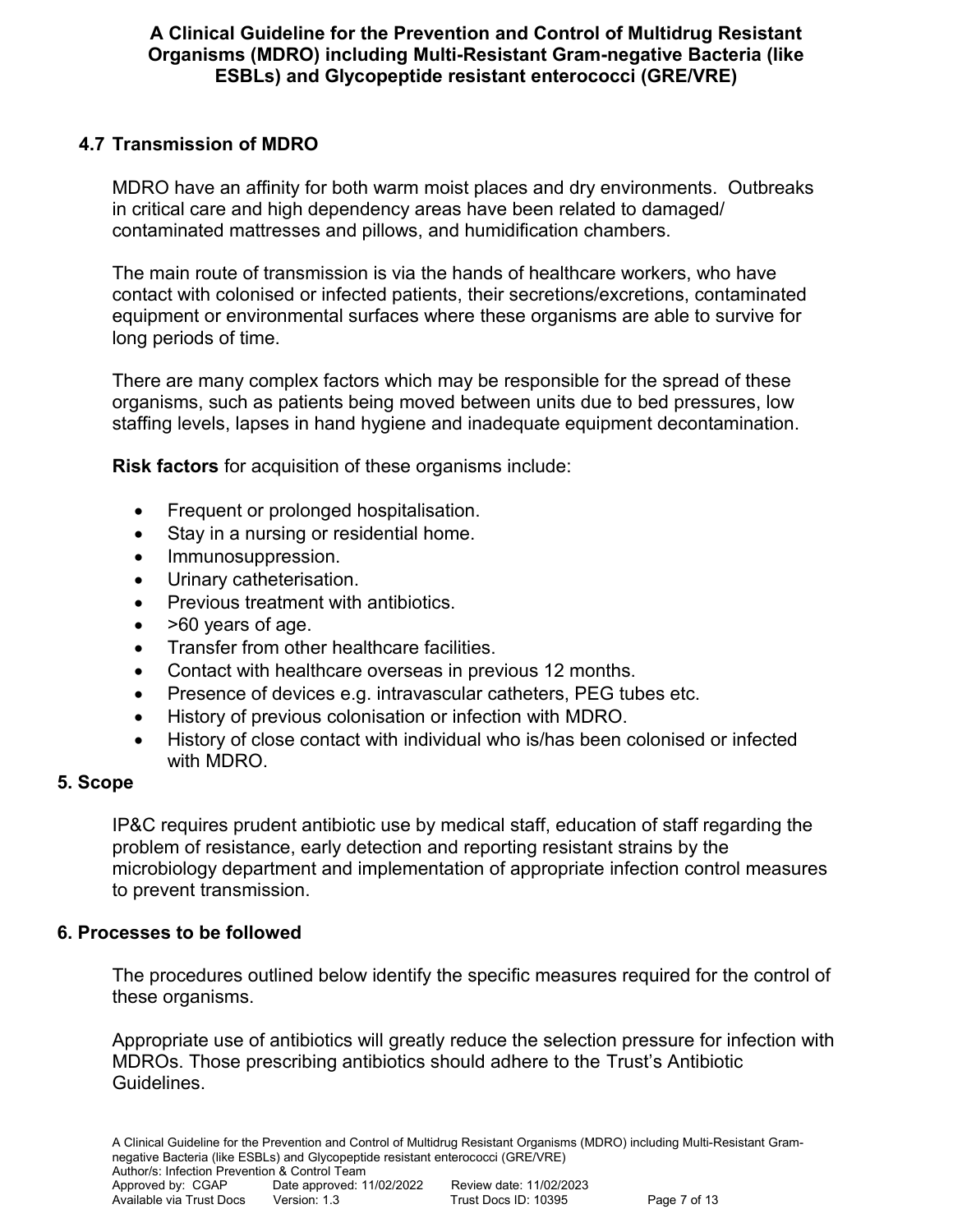The clinical assessment of these patients is paramount, and if deemed to require antibiotic treatment for infection, the Consultant or Specialist Registrar in charge of the case should contact the duty medical microbiologist on ext. 4587, Monday to Friday 09:00 – 17:00 and out of hours, weekends and bank holidays via the NNUH switchboard.

## **6.1 IP&C Measures**

## **Alert organism surveillance**

All clinicians are notified electronically via ICE for all MDROs. They may also be telephoned by the microbiologist to the clinical team depending on significance and site of infection. The IP&CT will be notified via the lab Tpath system through ICnet. The DIPC reviews all alert organisms with the IP&CT regularly; data is reported Trust wide via the IP&C monthly report.

## **Precautions in Operating Departments**

All operating department personnel having direct patient contact should wear gloves and aprons, and should wash their hands following removal of protective clothing and before contact with the next patient.

Theatre staff should be notified in advance of a patient's positive MDRO result. The patient should be bathed/showered, and have clean laundry and gown prior to admission to the Theatre Suite. The bed may then be stored outside theatre without changing laundry. The bed should be labelled with the patient's name.

The patient should be admitted to anaesthetic room for their anaesthetic/preparation. Patients may be brought into the anaesthetic room whilst the previous case is in theatre as long as the doors to the anaesthetic room remain closed.

Dedicated staff must be identified to look after the patient until the other patient has left the theatre. The number of personnel in theatre for infected cases should be kept to a minimum. Staff not in theatre dress should not enter the suite. The telephone should be used to contact staff rather than opening theatre or anaesthetic room doors.

Following the operative procedure the patient is recovered in a designated recovery area for 'infected patients'. Recovery staff must be notified in advance of a patient's positive MDRO result. The allocated recovery staff member must remain with that patient until s/he is returned to the ward. If the patient has open wounds where containment of fluids is not possible, e.g. burns, they should be recovered in the theatre prior to transfer back to ward.

Staff members, who have open wounds/lesions, particularly on the hands/forearms, should keep wounds covered and seek advice from Workplace Health and Wellbeing.

It is preferable that MDRO positive patients go at the end of morning or afternoon lists to allow staff time to undertake thorough cleaning, i.e. change clinical waste bins, clean surfaces and items that have been in direct contact with the patient.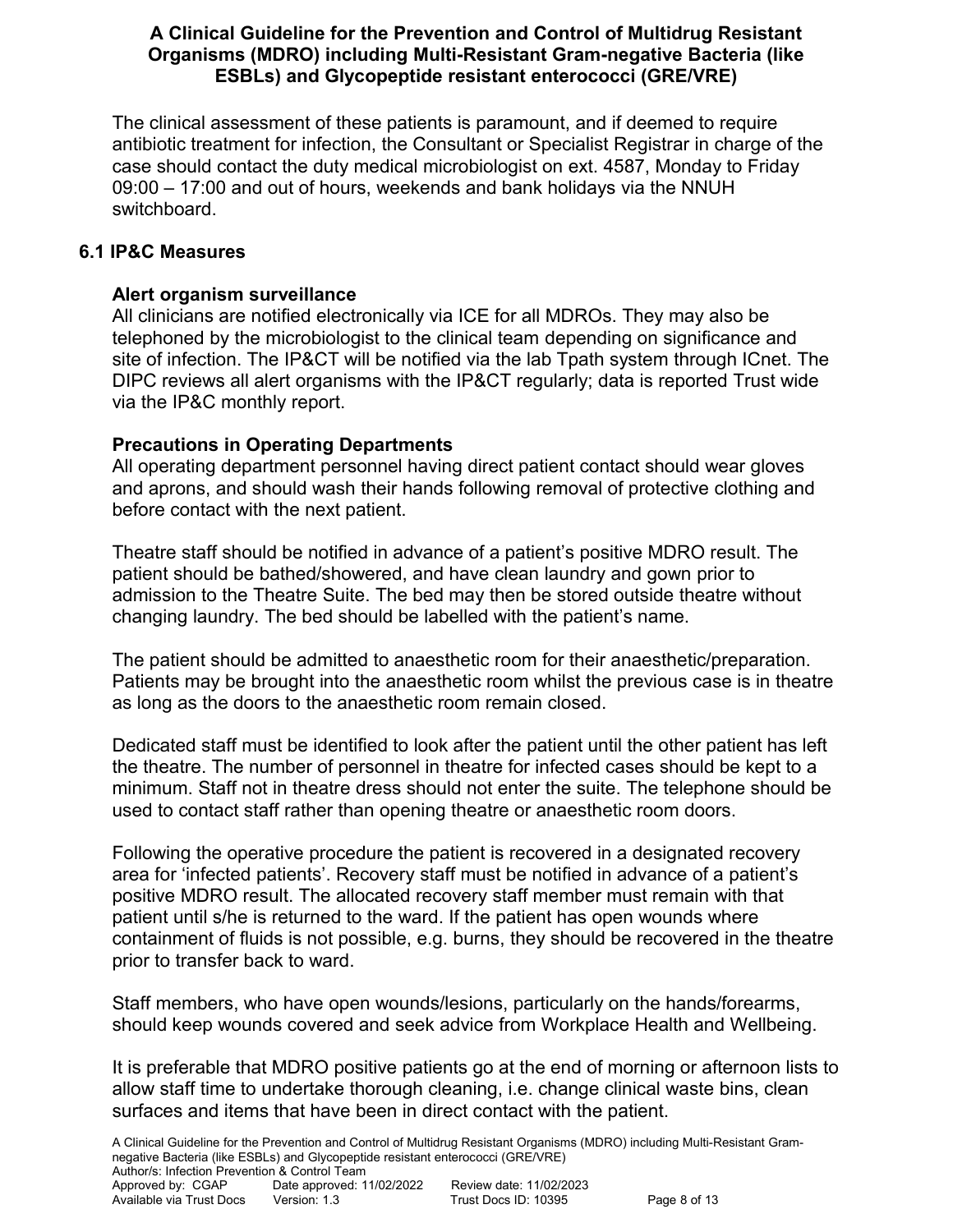Large items of equipment not in use may be pushed to the edge of the theatre, although staff must take care not to contaminate them with gloves. It is not necessary to empty this equipment out of the theatre for cases with confirmed MDRO.

## **6.1.1 Type of Infection/Infecting Agent: Multi-Resistant Gram-negative Bacteria (including ESBLs). For CPE's see Carbapenemase-producing Enterobacteriaceae (CPE) (Trust Guidelines for the Management of)** [Trustdocs Id:11549](http://trustdocs/Doc.aspx?id=11549)

| <b>Precaution /</b><br>measure                       | <b>YES/NO</b><br>or N/A | <b>COMMENTS</b>                                                                                                                                                                                                                                      |
|------------------------------------------------------|-------------------------|------------------------------------------------------------------------------------------------------------------------------------------------------------------------------------------------------------------------------------------------------|
|                                                      | <b>Yes</b>              |                                                                                                                                                                                                                                                      |
| Isolation                                            |                         | Isolate patient in single room with enteric precautions                                                                                                                                                                                              |
| Can be cohorted<br>(multiple patients in<br>one bay) | <b>No</b>               | Unless in special circumstances as directed by the<br><b>DIPC/ICD</b>                                                                                                                                                                                |
| Gloves                                               | <b>Yes</b>              | Wash hands with soap and water after removing<br>gloves. Change gloves and decontaminate hands<br>when moving from a contaminated site to a clean<br>site of the same patient.                                                                       |
| Aprons                                               | <b>Yes</b>              | Remove before leaving room                                                                                                                                                                                                                           |
| <b>Mask</b>                                          | <b>Occasionally</b>     | Only if patient is sputum positive with productive<br>cough, especially if staff performing aerosol<br>generating procedures.                                                                                                                        |
| Special cleaning                                     | <b>Yes</b>              | Clinical clean ext. 3333, after discharge/transfer                                                                                                                                                                                                   |
| measures                                             |                         | code 2 (refer to clinical clean guidelines).                                                                                                                                                                                                         |
| Patient / relatives<br>information                   | <b>Yes</b>              | Ward staff/Drs need to explain the result, treatment<br>and advise patient about hand hygiene, not touching<br>catheter, wound etc. ESBLs (Extended-spectrum<br>beta-lactamases) information for patients, relatives<br>and carers Trustdocs Id:3004 |
| Precautions in<br>operating theatres                 | <b>Yes</b>              | See section 6.1                                                                                                                                                                                                                                      |
| Antibiotic                                           | If clinically           | If signs of infection, contact Duty Medical                                                                                                                                                                                                          |
| Management                                           | indicated               | Microbiologist for clinical review and advice.                                                                                                                                                                                                       |
| <b>Repeat Screening</b>                              | <b>Not routinely</b>    | If patient being transferred to another Healthcare<br>Institution, or as directed by IP&CT. Routine<br>admission screening is carried out in NICU.                                                                                                   |
| Inform Workplace                                     | <b>No</b>               | Unless when managing an outbreak in which staff                                                                                                                                                                                                      |
| Health & Wellbeing                                   |                         | screening is required as directed by the DIPC/ICD.                                                                                                                                                                                                   |
| Inform others                                        | <b>Yes</b>              | Ensure other departments/wards are notified as                                                                                                                                                                                                       |
|                                                      |                         | appropriate when patient is transferred for                                                                                                                                                                                                          |
|                                                      |                         | diagnostic/therapeutic purposes.                                                                                                                                                                                                                     |

A Clinical Guideline for the Prevention and Control of Multidrug Resistant Organisms (MDRO) including Multi-Resistant Gramnegative Bacteria (like ESBLs) and Glycopeptide resistant enterococci (GRE/VRE)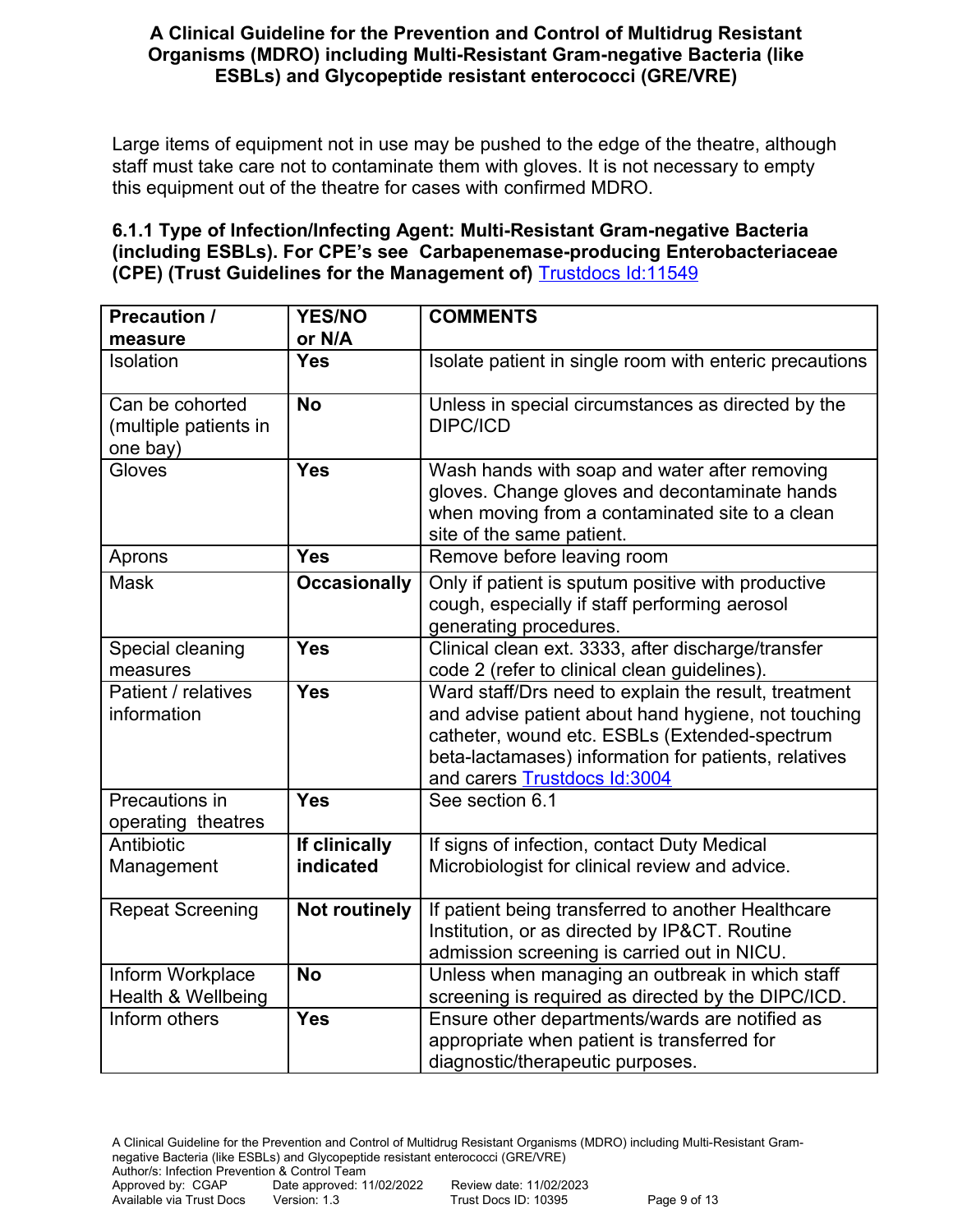#### **6.1.2 Type of Infection/Infecting Agent: Glycopeptide resistant enterococci/ Vancomycin-Resistant Enterococci (GRE/VRE)**

| <b>Precaution / measure</b>                       | <b>YES/NO</b><br>or N/A    | <b>COMMENTS</b>                                                                                                                                                                                                                             |  |
|---------------------------------------------------|----------------------------|---------------------------------------------------------------------------------------------------------------------------------------------------------------------------------------------------------------------------------------------|--|
| Isolation                                         | <b>Yes</b>                 | Isolate patient in a single room with enteric<br>precautions.                                                                                                                                                                               |  |
| Can be cohorted (multiple<br>patients in one bay) | <b>No</b>                  | Unless special circumstances as directed by<br>the DIPC/ICD.                                                                                                                                                                                |  |
| Gloves                                            | <b>Yes</b>                 | Wash hands with soap and water after<br>removing gloves. Change gloves and<br>decontaminate hands when moving from<br>contaminated site to a clean site of the same<br>patient.                                                             |  |
| Aprons                                            | <b>Yes</b>                 | Remove before leaving room.                                                                                                                                                                                                                 |  |
| <b>Mask</b>                                       | <b>Occasionally</b>        | Only if patient is sputum positive with<br>productive cough, especially if staff<br>performing aerosol generating procedures.                                                                                                               |  |
| Special cleaning measures                         | <b>Yes</b>                 | Clinical clean ext. 3333, after<br>discharge/transfer code 2 (refer to Clinical<br>Clean Codes Guide Trustdocs Id:10706)                                                                                                                    |  |
| Patient / relatives<br>information                | <b>Yes</b>                 | Ward staff/Drs need to explain the result,<br>treatment and advise patient about hand<br>hygiene, not touching catheter, wound etc.<br>Q&A information available from the Trust<br>Website <b>Vancomycin-resistant enterococci</b><br>Page. |  |
| Precautions in operating<br>theatres              | <b>Yes</b>                 | See section 6.1                                                                                                                                                                                                                             |  |
| <b>Antibiotic Management</b>                      | If clinically<br>indicated | If signs of infection, contact Duty Medical<br>Microbiologist for clinical review and advice.                                                                                                                                               |  |
| <b>Repeat Screening</b>                           | <b>Not routinely</b>       | If patient being transferred to another<br>Healthcare Institution, or as directed by<br>IP&CT.                                                                                                                                              |  |
| Inform Workplace Health &<br>Wellbeing            | <b>No</b>                  | Unless when managing an outbreak in which<br>staff screening is required as directed by the<br>DIPC/ICD.                                                                                                                                    |  |
| Inform others                                     | <b>Yes</b>                 | Ensure other departments/wards are notified<br>as appropriate when patient is transferred for<br>diagnostic/therapeutic purposes                                                                                                            |  |

A Clinical Guideline for the Prevention and Control of Multidrug Resistant Organisms (MDRO) including Multi-Resistant Gramnegative Bacteria (like ESBLs) and Glycopeptide resistant enterococci (GRE/VRE) Author/s: Infection Prevention & Control Team<br>Approved by: CGAP Date approved: 11 Date approved: 11/02/2022 Review date: 11/02/2023<br>Version: 1.3 Trust Docs ID: 10395 Available via Trust Docs Version: 1.3 Trust Docs ID: 10395 Page 10 of 13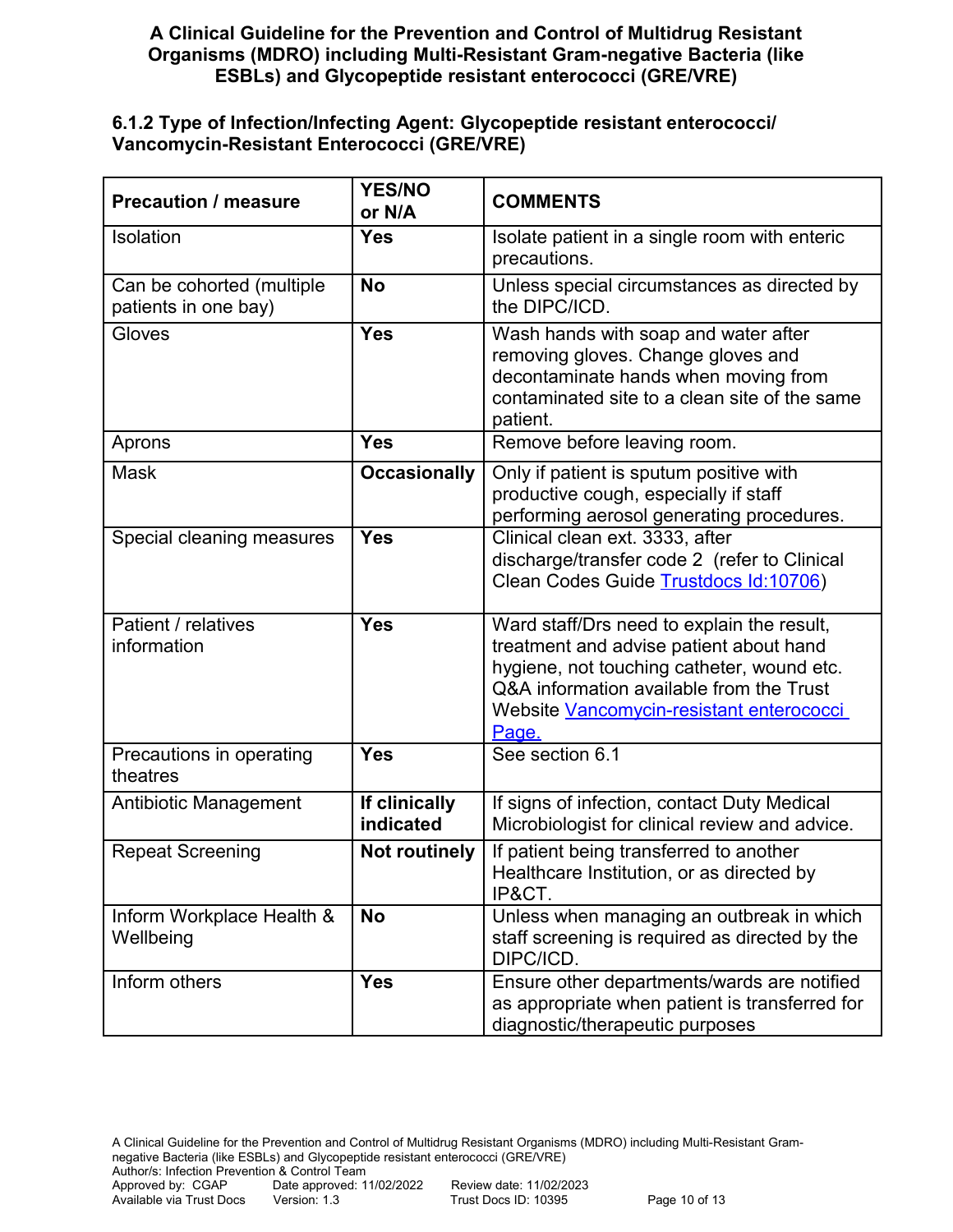## **7. Clinical audit standards**

Clinical Audit Standards derived from Guideline, please refer to the attached Monitoring Effectiveness Table (page 13).

#### **8. Summary of development and consultation process undertaken before registration and dissemination**

This Management of Multiple Resistant Bacteria Guideline was sent out for consultation to the following groups:

| <b>Matrons and Senior Nurses</b> | <b>HICC Members</b>                                                                                           |
|----------------------------------|---------------------------------------------------------------------------------------------------------------|
| Ward Sisters and Charge Nurses   | <b>Consultant Microbiologists</b>                                                                             |
| <b>Health and Safety</b>         | IP&CT                                                                                                         |
| Workplace Health and Wellbeing   | Consultant representatives from key high risk<br>areas namely CCC, NICU, Renal unit,<br>Haematology/Oncology. |

#### **9. References**

Anon, 1995. Recommendations for preventing the spread of vancomycin resistance. *Infection control and hospital epidemiology : the official journal of the Society of Hospital Epidemiologists of America*, 16(2), pp.105–13. Available at: <http://www.ncbi.nlm.nih.gov/pubmed/7759811>[Accessed Jan, 2018].

Cookson, B.D. et al., 2006. Guidelines for the control of glycopeptide-resistant enterococci in hospitals. *The Journal of hospital infection*, 62(1), pp.6–21. Available at: <http://www.ncbi.nlm.nih.gov/pubmed/16310890>[Accessed Jan, 2018].

Dembry, L.M., Uzokwe, K. & Zervos, M.J., 1996. Control of endemic glycopeptideresistant enterococci. *Infection control and hospital epidemiology : the official journal of the Society of Hospital Epidemiologists of America*, 17(5), pp.286–92. Available at: <http://www.ncbi.nlm.nih.gov/pubmed/8727617>[Accessed Jan, 2018].

Murray, B.E., 1990. The life and times of the Enterococcus. *Clinical microbiology reviews*, 3(1), pp.46–65. Available at: [http://www.pubmedcentral.nih.gov/articlerender.fcgi?](http://www.pubmedcentral.nih.gov/articlerender.fcgi?artid=358140&tool=pmcentrez&rendertype=abstract) [artid=358140&tool=pmcentrez&rendertype=abstract](http://www.pubmedcentral.nih.gov/articlerender.fcgi?artid=358140&tool=pmcentrez&rendertype=abstract) [Accessed Jan, 2018].

#### **10. Associated Documentation**

Michael R. Wessels. Streptococcal and enterococcal infections. 17<sup>th</sup> Edition. Harrison's Infectious Diseases, Dennis L. Kasper, Anthony s. Fauci (2010) pp 409-410

Steven M. Opal, Aurora Pop-Vicas. Molecular Mechanisms of Antibiotic Resistance in Bacteria. 7<sup>th</sup> Edition. Mandell, Douglas, and Bennett's Principles and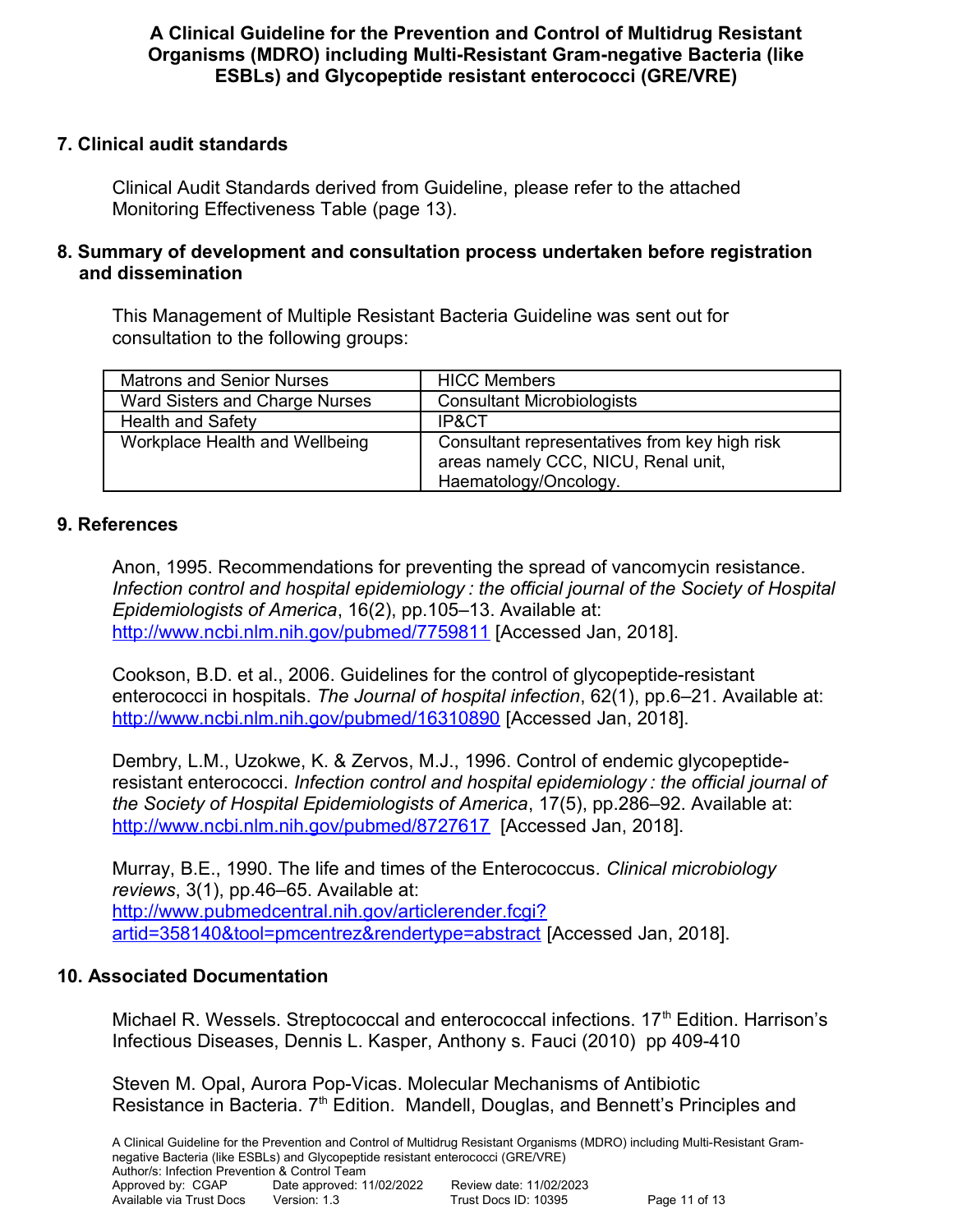Practice of Infectious Diseases, Gerald L. Mandell,, John E. Bennett, Raphael Dolin. (2010) pp 281-284

Public Health England (2013) Acute trust toolkit for the early detection, management and control of carbapenemase-producing Enterobacteriaceae. Available at:  [http://www.hpa.org.uk/webc/HPAwebFile/HPAweb\\_C/1317140378646](http://www.hpa.org.uk/webc/HPAwebFile/HPAweb_C/1317140378646)

Department of Health [2011] Isolating patients with healthcare associated infection: A summary of best practice. Available at: [http://webarchive.nationalarchives.gov.uk/20120118171850/http://hcai.dh.gov.uk/files/2](http://webarchive.nationalarchives.gov.uk/20120118171850/http://hcai.dh.gov.uk/files/2011/03/Document_Isolation_Best_Practice_FINAL_100917.pdf) [011/03/Document\\_Isolation\\_Best\\_Practice\\_FINAL\\_100917.pdf](http://webarchive.nationalarchives.gov.uk/20120118171850/http://hcai.dh.gov.uk/files/2011/03/Document_Isolation_Best_Practice_FINAL_100917.pdf)

## **11. Equality Impact Assessment (EIA)**

This policy has been screened to determine equality relevance for the following equality groups: race, gender, age, sexual orientation and religious groups. This policy is considered to have little or no equality relevance.